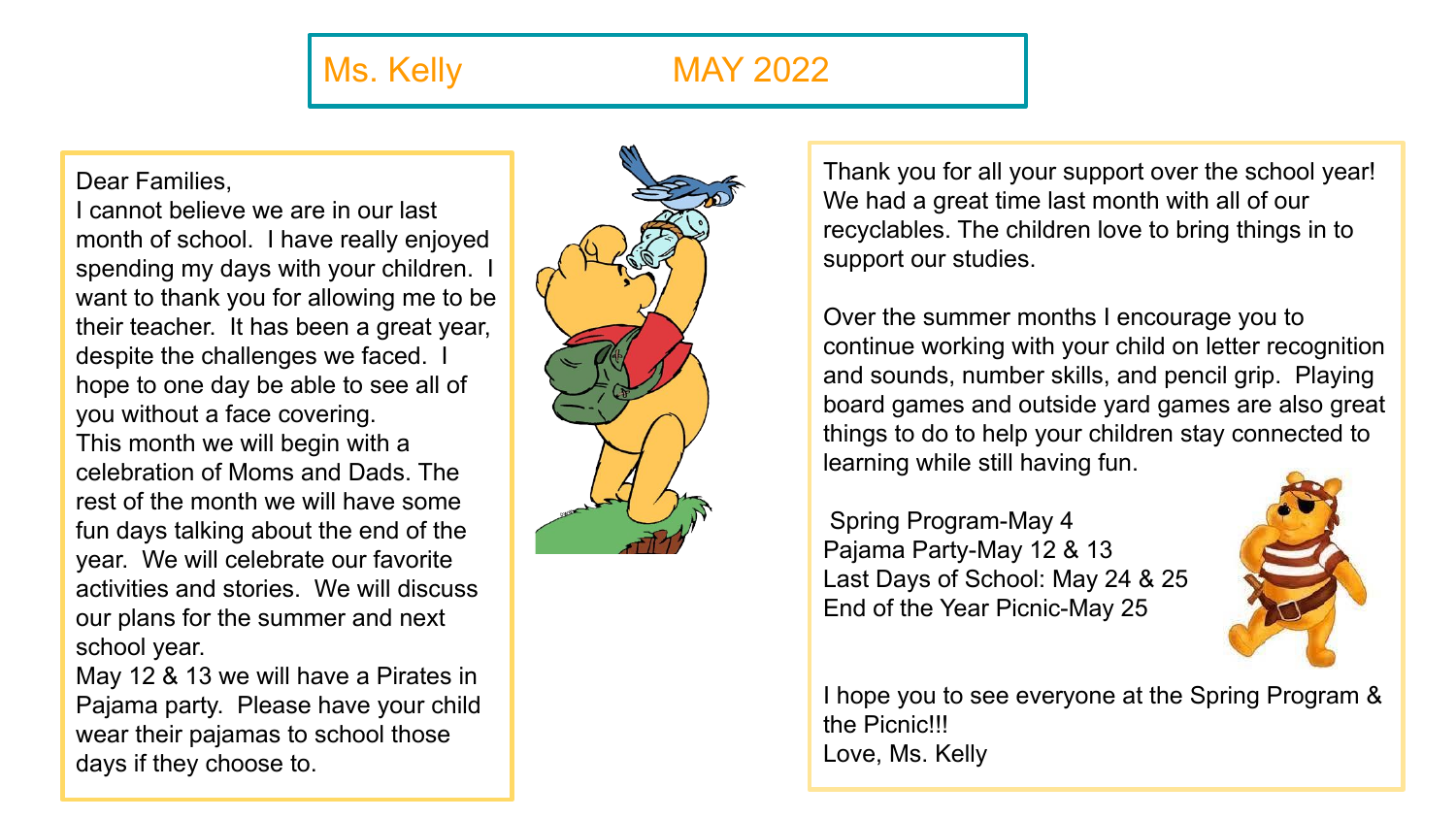Week of: May 2-6 Teacher: Ms. Kelly sandpipers

|                   | Study: Moms and Dads                          |                                                             | Nn                                             |                                                           |                                                                       |
|-------------------|-----------------------------------------------|-------------------------------------------------------------|------------------------------------------------|-----------------------------------------------------------|-----------------------------------------------------------------------|
|                   | Monday                                        | <b>Tuesdays</b>                                             | Wednesday                                      | Thursday                                                  | Friday                                                                |
| Interest areas    | Creating a<br>Mothers Day gift                | Creating a<br><b>Mothers Day</b><br>gift                    | Painting a<br>necktie cutout                   | Creating a gift<br>for Dad                                | Creating a gift<br>for Dad                                            |
| Large group       | My Mom loves<br>to                            | My Mom loves<br>to                                          | If I were a Mom<br>or Dad I would              | My Dad loves<br>$\mathsf{to}$                             | My Dad loves<br>$\mathsf{to}$                                         |
| <b>Read-aloud</b> | Are you my<br>Mother?                         | Love you<br>Forever                                         | Tell Me again<br>about the night I<br>was born | Mr. Seahorse                                              | <b>Guess How</b><br>much I love<br>you                                |
| Small group       | Religion(all<br>week)<br>Mothers day<br>cards | Mothers day<br>cards<br><b>Baby Animal</b><br>Matching game | <b>Floor puzzles</b>                           | <b>Sorting</b><br><b>Activity</b><br>Fathers day<br>cards | <b>Math game</b><br>(dog or<br>squirrel game)<br>Fathers day<br>cards |
|                   |                                               |                                                             |                                                |                                                           |                                                                       |

**Outdoor Experiences:** kicking balls, riding bikes **Family Partnerships:** Talk to your child about your favorite things you did as a child with your Mom and/or Dad **Wow! Experiences:**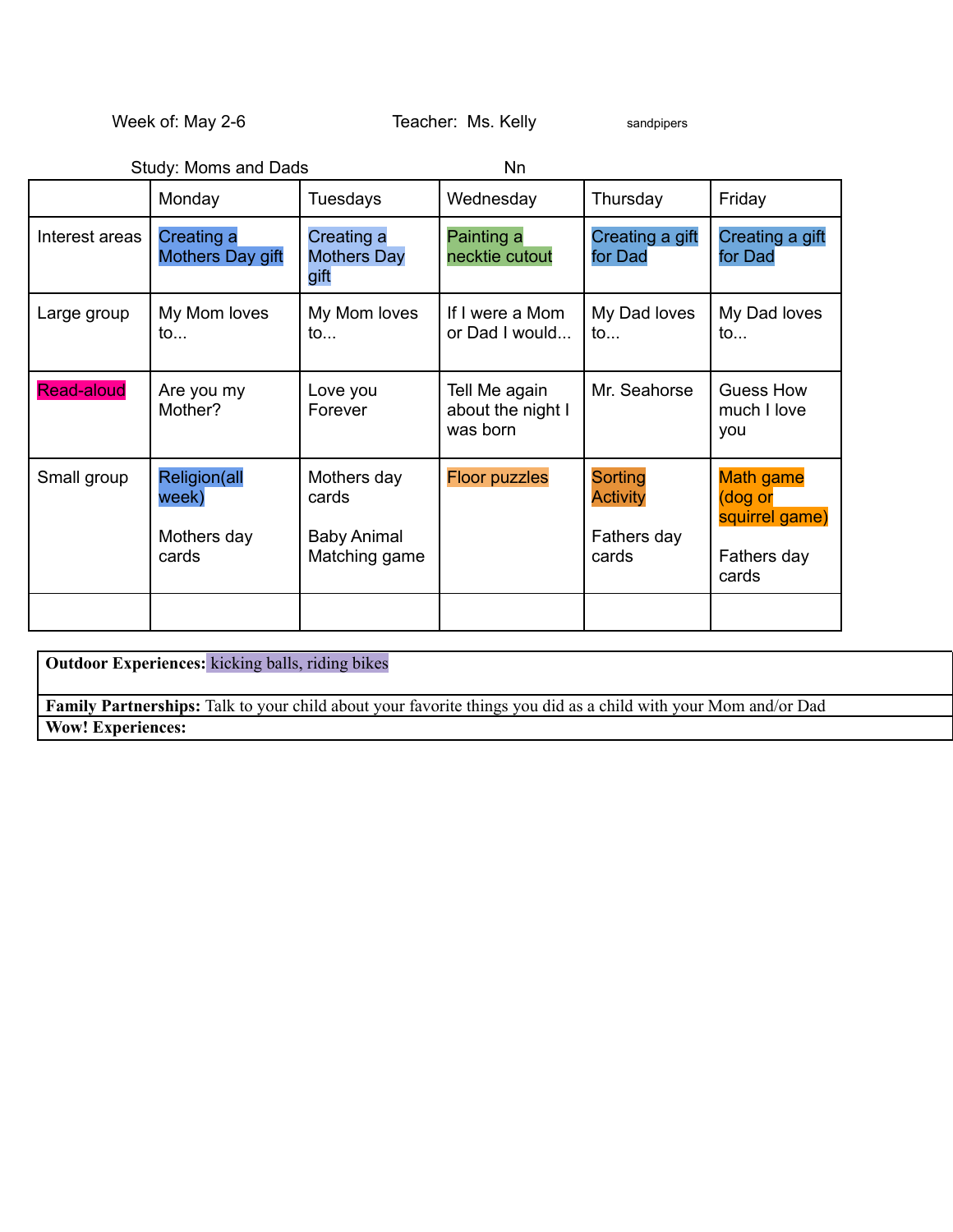| Week of:<br>May 9 -13 |  | Teacher: Ms. Kelly |
|-----------------------|--|--------------------|
|-----------------------|--|--------------------|

sandpipers

Study: End of the School Year Exploring the Topic: Growing

Pp

|                |                                                          |                         |                                | PJ Party                               | <b>PJ Party</b>                                      |
|----------------|----------------------------------------------------------|-------------------------|--------------------------------|----------------------------------------|------------------------------------------------------|
|                | Monday                                                   | Tuesdays                | Wednesday                      | Thursday                               | Friday                                               |
| Interest areas | Painting with<br>shapes                                  | <b>Finger Painting.</b> | <b>Fly Swatter</b><br>painting | <b>Making Pirate</b><br>Hats<br>(Th&F) | Creating<br>telescopes(Th<br>&F)                     |
| Large group    | Animal<br>movement game                                  | Parachute play          | Parachute play                 | When I was<br>youngbut<br>now I.       | When I was<br>youngbut<br>now I.                     |
| Read-aloud     | Leo the Late<br><b>Bloomer</b>                           | When I was<br>Little    | When I was<br>Little           | Pirates in<br>Pajamas                  | How to be a<br>Pirate                                |
| Small group    | Religion(all<br>week)<br>3-D shapes at<br>light up table | <b>Geoboards</b>        | <b>Math sorting</b><br>puzzle  | Creating<br>Our pirate<br>names Th & F | <b>Pirate</b><br>Sensory<br>Bin<br><b>Th &amp; F</b> |
|                |                                                          |                         |                                |                                        |                                                      |

**Outdoor Experiences:** Climbing, musical instruments, gravel pit

**Family Partnerships:**

**Wow! Experiences:** Pirate Pajama Party!!!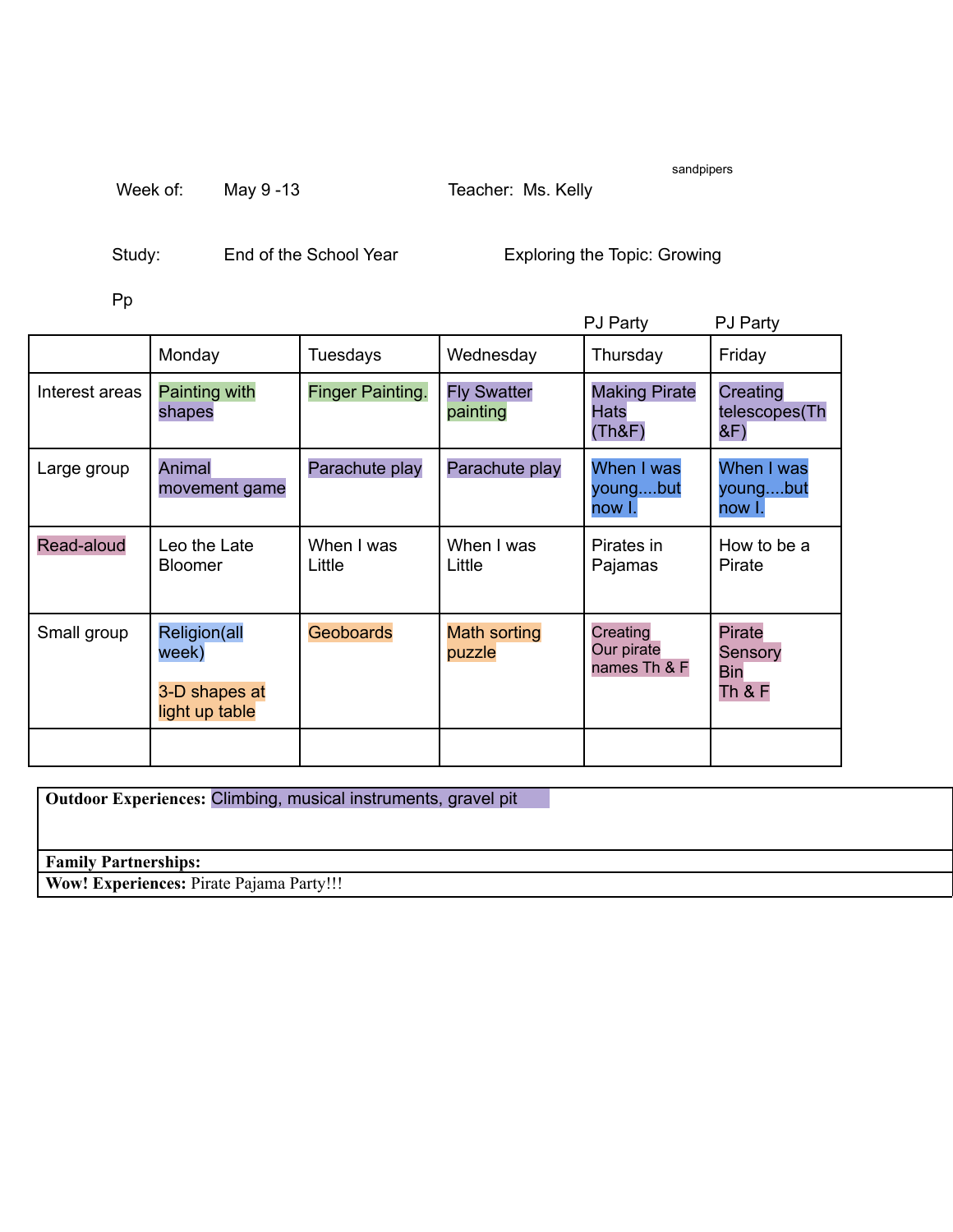Sandpipers

Week of:May 16-20 Teacher: Ms. Kelly

Study: End of the week Exploring the topic: Fun Week

|                   | Monday                                                        | Tuesdays                                      | Wednesday                                                   | Thursday                                              | Friday                                         |
|-------------------|---------------------------------------------------------------|-----------------------------------------------|-------------------------------------------------------------|-------------------------------------------------------|------------------------------------------------|
| Interest areas    | <b>Color mixing</b><br>paints with small<br>brushes           | <b>Chalk drawings</b>                         | Cookie cutter<br>prints                                     | Sponge<br>painting                                    | Collage<br>materials                           |
| Large group       | My favorite thing<br>to do at school                          | My favorite<br>thing to do at<br>school       | What will you<br>miss the most<br>about our class?          | What will you<br>miss the most<br>about our<br>class? | Dancing to our<br>favorite songs               |
| <b>Read-aloud</b> | <b>Brown Bear</b><br><b>Brown Bear</b><br>What do you<br>see? | Going on a<br>bear hunt                       | <b>Be Kind</b>                                              | Voting on a<br>favorite book<br>And reading it        | Voting on a<br>favorite book<br>And reading it |
| Small group       | Religion(all<br>week)                                         | This is me<br><b>Small building</b><br>blocks | This is me<br><b>Writing table</b><br>with letter<br>stamps | Playing with<br>The kitchen                           | Playing with<br>The kitchen                    |
|                   |                                                               |                                               |                                                             |                                                       |                                                |

| <b>Outdoor Experiences: Swings, balls, riding bikes</b> |  |
|---------------------------------------------------------|--|
|                                                         |  |
| <b>Family Partnerships:</b>                             |  |
| <b>Wow! Experiences:</b>                                |  |